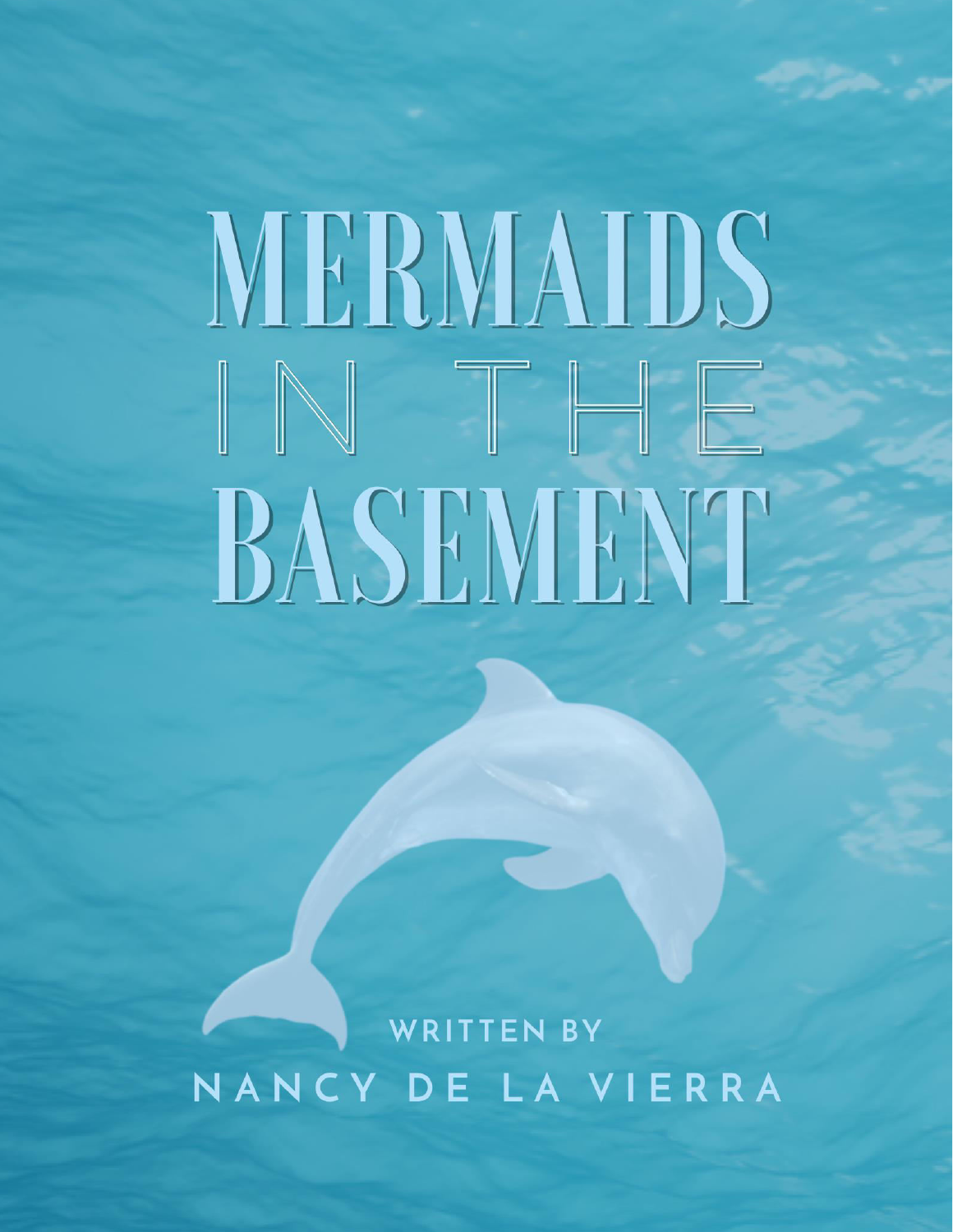## **Mermaids in the Basement**

By Nancy De La Vierra

*I started early, took my dog, And visited the sea; The mermaids in the basement Came out to look at me.… --***Emily Dickinson** 



I inherited from my father a compelling love of the sea and those creatures who inhabit it. Dolphins, in particular, have mystified and inspired humanity throughout the ages. Only the most callous individuals would not be moved by their playful antics. They remind us of our better selves. I was about four when I caught my first glimpse of them in my father's *National Geographic.* Their perpetual smiles beckoned me, their apparent love of life and felicity warmed my heart. Many early civilizations thought of dolphins as our cousins of the sea. In astrological analysis, Cancer is the first *water* sign of the zodiac, ruled by the Moon and has a strong kinship with sea creatures and ocean life.

Since March of this year, over 120 bottlenose dolphin carcasses have been found in a network of bays along the Texas Gulf Coast. Their deaths are man-wrought; it's just a matter of determining what toxic poisons or combinations dealt the blow. Marine biologist Nina Young commenting on the recent deaths said: "Dolphins live along our coasts, using the same water we do and consuming the same fish we eat. If indeed they are dying because of the consumption of contaminated fish, then these contaminants could wind up on our plates."

On our plates indeed. A 1991 Consumer Report found that 43 percent of the salmon and 25 percent of the swordfish in the supermarket shelves contained PCBs as well as mercury, lead and arsenic. We are systematically and unfortunately, quite legally, killing our oceans. Most marine pollution is attributable to fertilizers, pesticides and the discharge of sewage sludge into the sea. A 9.5 mile sewage effluent pipe, underway in Providence, Mass., will pump more than a billion gallons of waste a day into Cape Cod Bay. This project has earned the euphemistic title of "The Big Flush."



PCBs (polychlorinated biphenyls) suppress the immune system. In 1987-88, over 2,500 bottlenose dolphins died of bacterial infections along the East Coast. Tragically, in 1988-89, half the population of European harbor seals died of a virus resembling distemper. Sea turtles around the world have developed tumors on their necks and flippers that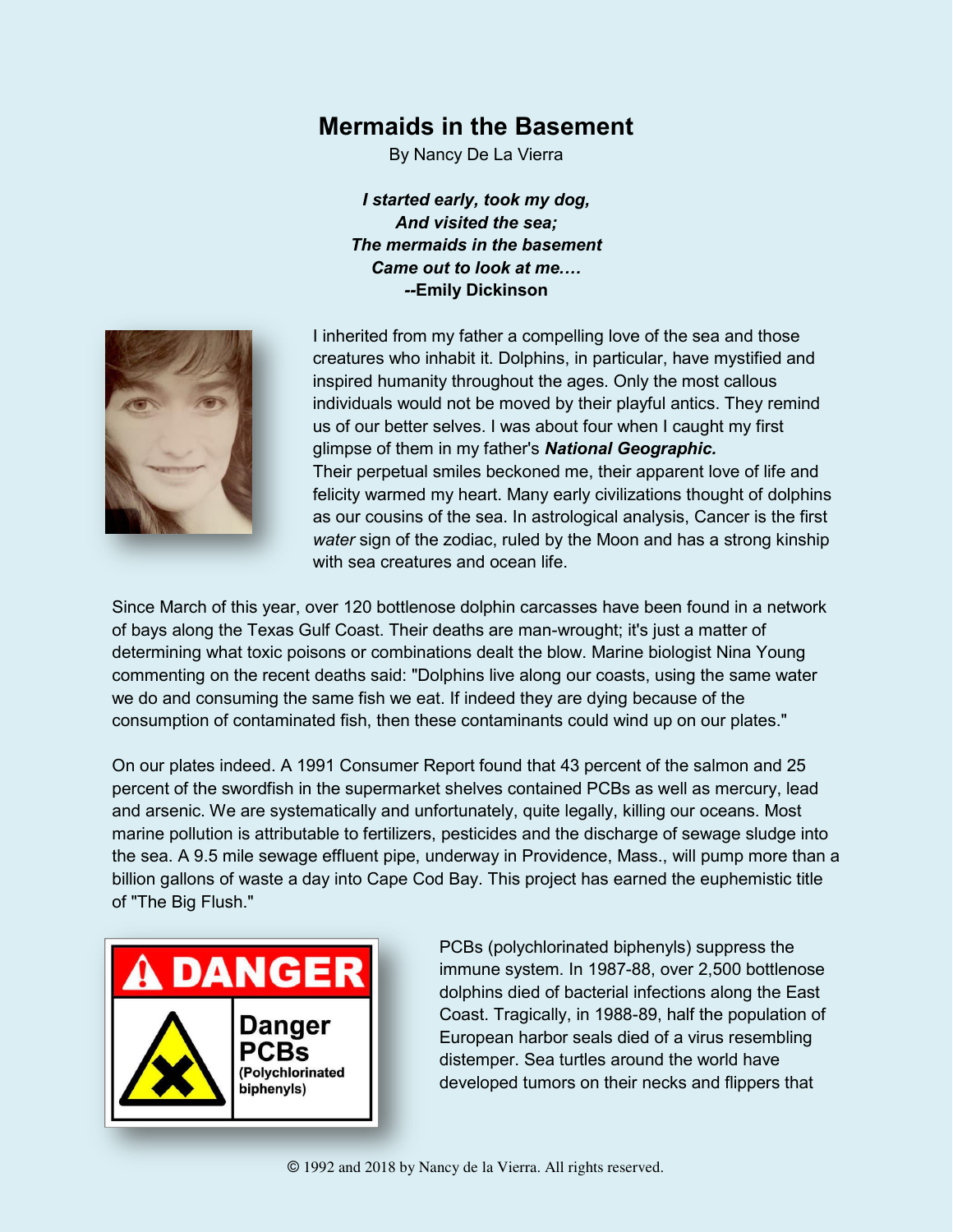develop until swimming or eating is no longer possible.

The oceans are vast and seemingly eternal but so are the seas of man-made pollutants that threaten to destroy them. In the North Sea, where harbor porpoises are disappearing, recorded levels of PCBs in their flesh have been alarmingly high.

I think it is noteworthy that our cetacean *cousins* choose to beach themselves on our doorsteps when faced with unspeakable adversities. We are, after all, the architects of their undoing. Perhaps on a psychic level, they are reaching out to their executioners, asking for mercy and, more importantly, extending a warning. In 1854, Chief Seattle, addressing white civilization, issued a timely admonition:

## *What is man without the beasts? If all the beasts were gone, men would die from a great loneliness of the spirit. For whatever happens to the beasts soon happens to man.*



Species of plants and animals are exiting our planet at breathtaking speed. It is a situation so dire that it is an onerous task to speak of it with any kind of patience. As one after another makes their way down that long, gray road to extinction, it is easy to despair. But we must not.

Ralph Waldo Emerson once said: *"… if the single man plant himself indomitably on his instincts, and there abide, the huge world will come round to him.…"* A case in point. Most well informed people are aware of the murderous toll driftnetting takes on seals and especially dolphins who tend to swim

with the intended victims—tuna. A small group of individuals, mostly adolescents, deluged the top executives of Heinz-Starkist at their residences with mail expressing their anger. They were relentless, *indomitable.* Eventually Starkist buckled to public sentiment and acknowledged by halting drift netting!

Consider the gentle beluga whale, the only freshwater whale in existence. Its fat is already sealed. The species has the misfortune to inhabit the St. Lawrence River in Canada. Over the last 40 years, the buildup of industrial pollutants and human waste has rendered the beautiful whale TOXIC. The concentrations of dangerous chemicals are so high that, under Canadian law, their bodies must be disposed of as toxic waste. And consider the plight of yet another decidedly benign creature, the manatee—their doom brought about by the proliferation of highspeed boats and a general destruction of habitat. The thrill of speed is apparently more important than the continuation of a species whose North American ancestors evolved in the Pleistocene Epoch a million years ago.

As more species are irretrievably lost, our own futures will be questionable. And as a corollary, with magnificent examples of creation gone, would you want to share the world with the sorry